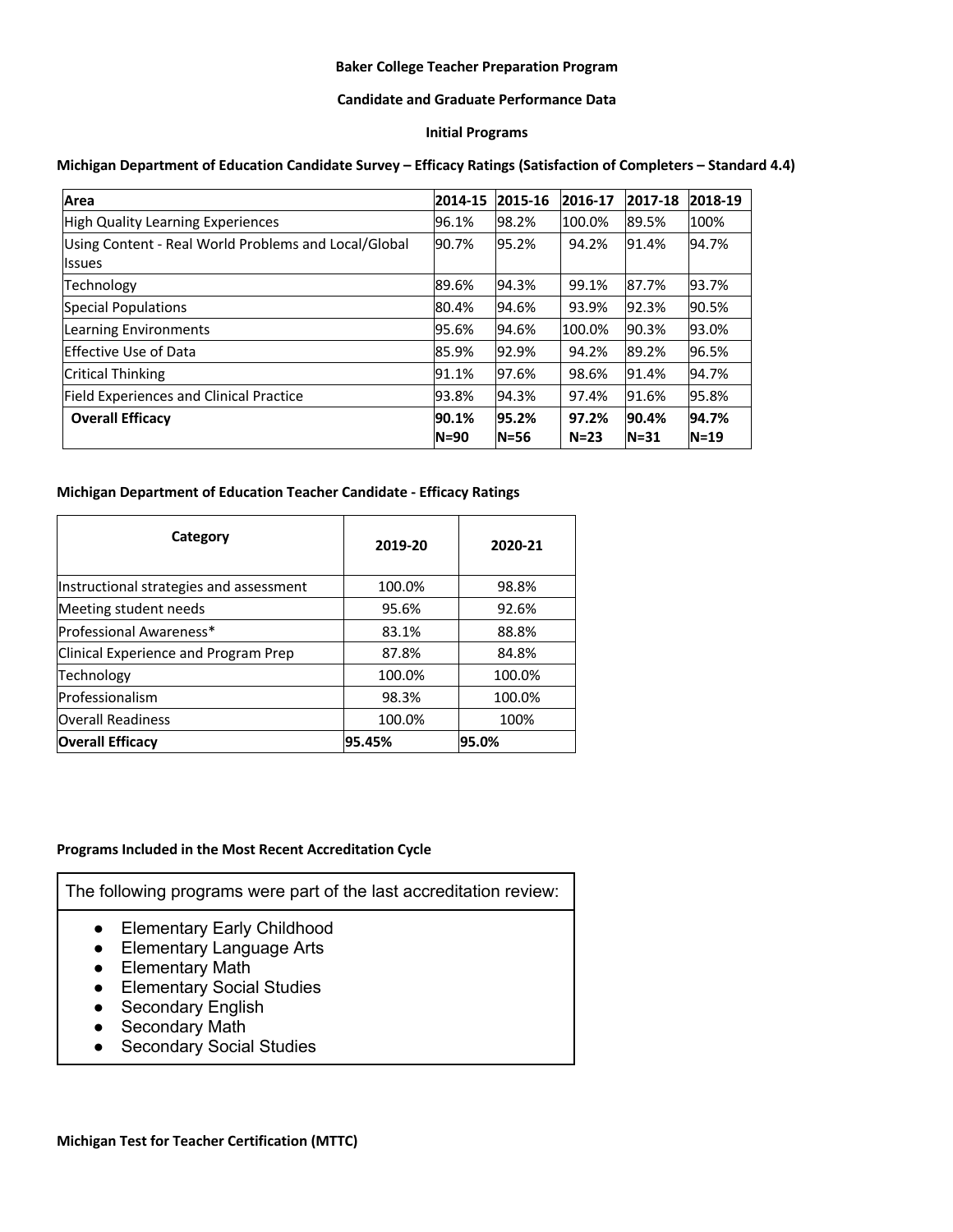### **3 Year Cumulative Pass Rates from the Michigan Department of Education**

|                      | 2011-14 | 2012-15 | 2013-16     | 2014-17 | 2015-18 | 2016-19 | 2017-2020 | 2018-2021 |
|----------------------|---------|---------|-------------|---------|---------|---------|-----------|-----------|
| <b>Baker College</b> | 74.1%   | 74.0%   | 1.5%<br>171 | 80.1%   | 86.1%   | 84.0%   | 85.2%     | 74%       |
| State of Michigan    | 87.3%   | 87.0%   | 86.8%       | 88.5%   | 89.4%   | 90.5%   | 89.9%     | 88.8%     |

## **Employment Rates for Graduates with Initial Certification**

|                                                          | 2014-15  | 2015-16  | 2016-17  | 2017-18 | 2018-19  | 2019-2020 2020-2021 |          |
|----------------------------------------------------------|----------|----------|----------|---------|----------|---------------------|----------|
| Percent of Available Graduates Employed in Related 93.9% |          | 84.0%    | 100%     | 88.2%   | 87.5%    | 90%                 | 86.7%    |
| <b>Field</b>                                             |          |          |          |         |          |                     |          |
| Percent of Available Graduates Continuing their          | 1.2%     | 2.0%     | 0.0%     | 6.9%    | 0.0%     | 0.0%                | 6.7%     |
| Education                                                |          |          |          |         |          |                     |          |
| Available Graduates                                      | $N = 82$ | $N = 50$ | $N = 16$ | $N=17$  | $N = 31$ | $N = 19$            | $N = 15$ |

### **Effectiveness Rating of Graduates (Standard 4.2)**

The Michigan Department of Education provides effectiveness ratings data for the last three years of graduates. This data is generated from the 2018-2020 time frame. Some of the graduates had one year of data, some had two years of data, and some had three years of data depending on when they graduated. 95.5% of the graduates were rated as effective or highly effective, 4.5% were rated as minimally effective and no students were rated as ineffective. The MDE did not provide effectiveness ratings in 2020 and 2021.

#### **Graduation Rates**

|                                         | 2014-15                                   | 2015-16 | 2016-17                                       | 2017-18                                           | 2018-19        | 2019-2020                                                                        | 2020-2021   |
|-----------------------------------------|-------------------------------------------|---------|-----------------------------------------------|---------------------------------------------------|----------------|----------------------------------------------------------------------------------|-------------|
| Percent students who graduated within 3 | 76.5%,                                    | 91.3%,  | 100%                                          | 90%                                               | 80%            | 100%                                                                             | 100%        |
| years after admission.                  | $(n=26/34)$                               |         | $\left  \frac{(n=21/23)}{(n=28/28)} \right $  | $(n=18/20)$                                       | $(n=24/30)$    | (n=20/20)                                                                        | $(n=18/18)$ |
| Percent of those who graduated, who are | 85.2%,                                    | 81.0%   | 82.1%                                         | 88.8%                                             | 75%            | 60%                                                                              | 67%         |
| certified                               | $(n=23/27)$                               |         | $(n=17/21)$ $(n=23/28)$                       | $(n=16/18)$                                       | $(n=18/24)$    | (n=12/20)                                                                        | (12/18)     |
| Additional notes                        | One grad<br>took more<br>lthan 3<br>years |         | Two 2019<br>grads still<br>certificatio<br>In | 2 still<br>working on<br>working on certification | 2 still active | lThe MDE<br>lallowed all<br>graduates to<br>teach. This<br>Inumber<br>represents |             |
|                                         |                                           |         |                                               |                                                   |                | those<br>graduates<br>lwho became<br>lcertified the<br>next year.                |             |

# **Impact on K-12 learning (Standard 4.1)**

| Graduating<br>Year | <b>Name</b> | <b>Measure</b> | <b>Effect Size</b>                               |
|--------------------|-------------|----------------|--------------------------------------------------|
| 2014               | Grad A      | Unit Test      | 7 <sup>th</sup> grade: 2.47<br>$8th$ grade: 4.43 |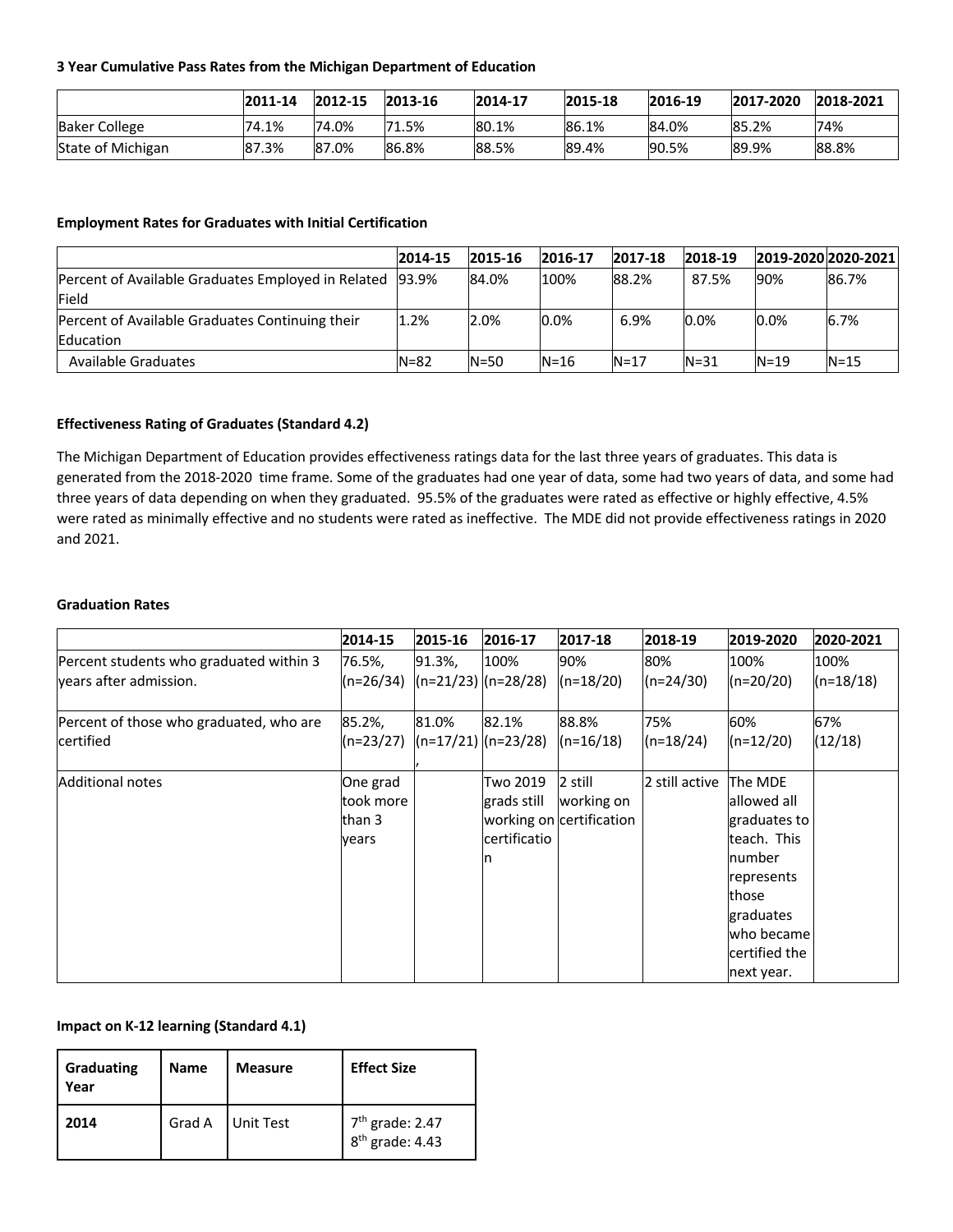| 2014 | Grad B | <b>DIBELS</b>                                                   | FSF: 1.35<br>LNF: 0.85                        |
|------|--------|-----------------------------------------------------------------|-----------------------------------------------|
| 2014 | Grad C | <b>NWEA Reading</b>                                             | Reading: 1.11                                 |
| 2014 | Grad D | NWEA Math                                                       | Math: 0.45                                    |
| 2015 | Grad E | <b>Star Math</b><br><b>Star Reading</b>                         | Math: 1.19<br>Reading: 0.86                   |
| 2015 | Grad F | <b>Star Math</b>                                                | Math: 0.26                                    |
| 2015 | Grad G | <b>Unit Test</b>                                                | Math: 2.03                                    |
| 2016 | Grad H | <b>Unit Test</b>                                                | English: 5.26                                 |
| 2016 | Grad I | NWEA Math<br><b>NWEA Reading</b>                                | Math: 0.73<br>Reading: 1.10                   |
| 2017 | Grad J | <b>NWEA Reading</b><br><b>NWEA Math</b><br><b>NWEA Language</b> | Reading: 0.38<br>Math: 0.04<br>Language: 0.36 |
| 2017 | Grad K | iReady Math                                                     | Math: 0.08                                    |
| 2017 | Grad L | <b>NWEA Reading</b>                                             | Reading: 0.76                                 |
| 2018 | Grad M | <b>DRA Reading</b>                                              | 20 of 23 students<br>showed growth            |
| 2018 | Grad N | <b>NWEA Science</b><br><b>NWEA Reading</b><br><b>NWEA Math</b>  | Science: 0.50<br>Reading: 0.52<br>Math: 0.80  |
| 2018 | Grad O | Unit test Social<br><b>Studies</b>                              | Social Studies:<br>3.07                       |

Baker College is actively collecting growth data from graduates, and is exploring ways to summarize the data succinctly. The Covid 19 lockdown prevented the College from collecting data for the past two years as schools were closed intermittently.

# **Michigan Department of Education Year-Out Survey – Efficacy Ratings**

# **Satisfaction of Graduates, one year after leaving college (CAEP Standard 4.4)**

| I feel my teaching experience during this year:                                                                                                                                                             | 2014  | 2015 | 2016 | 2017 | 2018 | 2019                                                        |
|-------------------------------------------------------------------------------------------------------------------------------------------------------------------------------------------------------------|-------|------|------|------|------|-------------------------------------------------------------|
|                                                                                                                                                                                                             |       |      |      |      |      | Graduates Graduates Graduates Graduates Graduates Graduates |
| was positively affected by the field experiences and<br>clinical practice I had through my preparation<br>program                                                                                           | 90.9% | 100% | 100% | 100% | 100% | 80%                                                         |
| included the ability to work with diverse students at 90.9%<br>my certificate grade level, including students with<br>disabilities and English language learners, because<br>of the preparation I received. |       | 100% | 75%  | 100% | 100% | 96%                                                         |
| was shaped by the regular, constructive feedback<br>provided by my college/university supervisor.                                                                                                           | 100%  | 100% | 100% | 100% | 100% | 90%                                                         |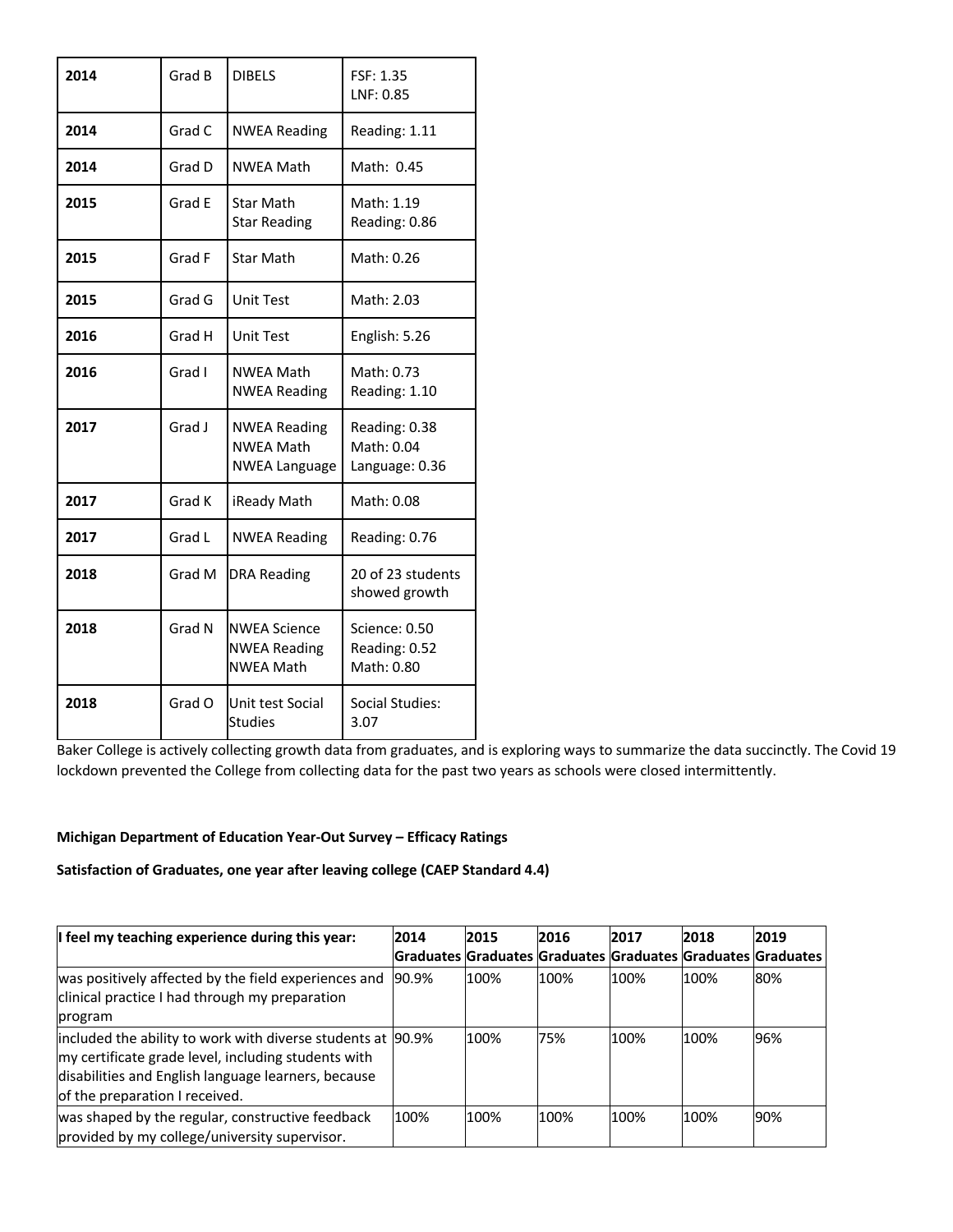| was better because of the opportunities I had to<br>voice concerns and issues to my college/university<br>supervisor.                                      | 81.2%             | 100%          | 100%           | 100%          | 100%          | 100%            |
|------------------------------------------------------------------------------------------------------------------------------------------------------------|-------------------|---------------|----------------|---------------|---------------|-----------------|
| was a product of the high expectations for my<br>clinical practice and field experiences held by my<br>college/university supervisor during my preparation | 100%              | 100%          | 100%           | 100%          | 100%          | 80%             |
| <b>Overall Efficacy</b>                                                                                                                                    | 92.7%<br>$N = 11$ | 100%<br>$N=2$ | 95%<br>$N = 4$ | 100%<br>$N=6$ | 100%<br>$N=7$ | 89.2%<br>$N=10$ |

| Area                                                                                                                                                                                   | 2020<br><b>Graduates</b> |
|----------------------------------------------------------------------------------------------------------------------------------------------------------------------------------------|--------------------------|
| Coursework in your content area(s) making a POSITIVE contribution to your readiness to<br>begin a teaching career                                                                      | 100%                     |
| Teaching methods coursework making a POSITIVE contribution to your readiness to begin a<br>teaching career                                                                             | 80%                      |
| Early clinical observational experiences (aka early exploratory clinical experiences) making a<br>POSITIVE contribution to your readiness to begin a teaching career.                  | 80%                      |
| Pre-student teaching clinical experiences involving direct student contact (aka student<br>contact hours) making a POSITIVE contribution to your readiness to begin a teaching career. | 80%                      |
| Student teaching (aka internship) making a POSITIVE contribution to your readiness to begin a<br>teaching career.                                                                      | 100%                     |
| Support and feedback from the cooperating teacher(s) during student teaching making a<br>POSITIVE contribution to your readiness to begin a teaching career.                           | 100%                     |
| Support and feedback from the preparation program supervisor during student teaching<br>making a POSITIVE contribution to your readiness to begin a teaching career.                   | 100%                     |
| Overall, to what extent do you believe you were ready to enter the teaching profession when<br>you completed your preparation program?                                                 | 100%                     |
|                                                                                                                                                                                        | $N = 5$                  |

**\* The year out survey went out in March 2022. Survey results are not expected until June 2022.**

# **Baker College – Principal Survey – Satisfaction of Employers – Standard 4.3**

| Which of the following components does your<br>Baker College graduate demonstrate regularly? | 2014            | 2015          | 2016              | 2017           | 2018            | 2019           | 2020<br>Graduates Graduates Graduates Graduates Graduates Graduates Graduates |
|----------------------------------------------------------------------------------------------|-----------------|---------------|-------------------|----------------|-----------------|----------------|-------------------------------------------------------------------------------|
| Learner and Learning                                                                         | 80.0%           | 79.8%         | 75.5%             | 88.9%          | 90.1%           | 79.5%          |                                                                               |
| Content Knowledge                                                                            | 87.8%           | 85.3%         | 78.6%             | 94.4%          | 83.3%           | 80.9%          |                                                                               |
| Instructional Practice                                                                       | 76.7%           | 83.5%         | 67.9%             | 93.3%          | 72.3%           | 82.1%          |                                                                               |
| Professional Responsibility                                                                  | 87.8%           | 81.4%         | 90.5%             | 94.4%          | 92.3%           | 90.5%          |                                                                               |
| Technology                                                                                   | 68.3%           | 76.5%         | 71.4%             | 80.6%          | 76.9%           | 82.1%          |                                                                               |
| <b>Overall Efficacy</b>                                                                      | 80.4%<br>$N=15$ | 81.8%<br>N=17 | 76.0%<br>$N = 14$ | 91.2%<br>$N=9$ | 82.3%<br>$N=13$ | 81.2%<br>$N=7$ |                                                                               |
| Percent of Principals noting graduates were well or 93.3%<br>very well prepared.             |                 | 88.2%         | 92.9%             | 100%           | 92.3%           | 85.7%          |                                                                               |